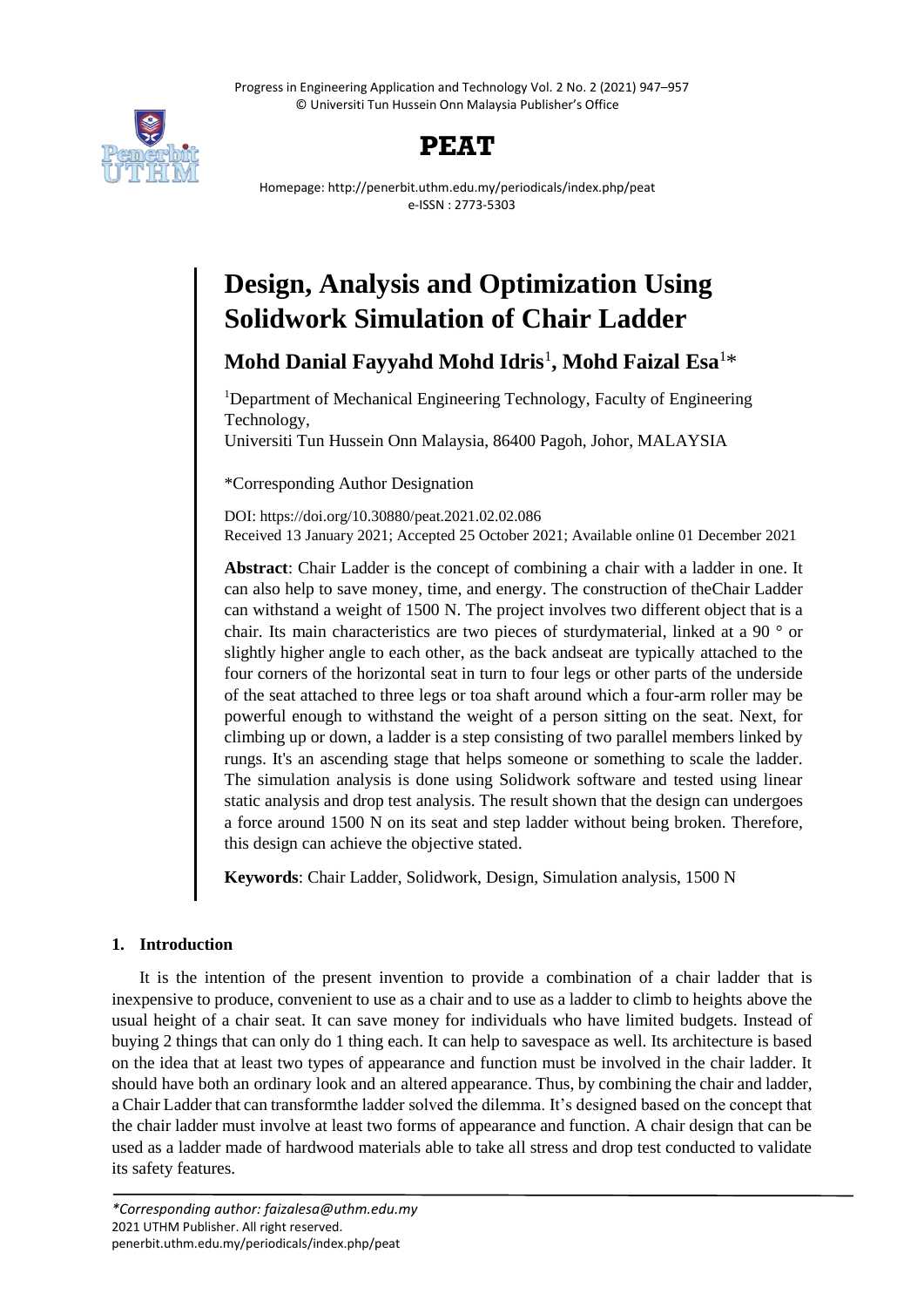Chair Ladder is basically a chair and a ladder that had been combined into one without changingits purpose of use. The size of the chair ladder must also follow Malaysian adult body standardswith height (1.5 m - 1.8 m). Thus, it must be ergonomic to avoid the user uncomfortable while using it and to avoid backpain. Next, this design should also withstand a standard weight for Malaysian adult (<150 kg) [1].

Chair Ladder is designed based on the concept that the chair ladder must involve at least two forms of appearance and function. The design is suitable to place it near the kitchen, as someoneis cooking and waiting the food to be cooked. The chair ladder can transform into a ladder when someone want to take something higher above the ground. It can save cost for people who have small budgets. Instead of buying 2 items that each only can do 1 specific things, youcan buy one that only has one use.

#### **2. Materials and Methods**

The invention relates to furniture, and especially relates to a multifunctional ladder chair. Whenthe multifunctional ladder chair is used as a chair, inner tubes shrink in; and when the multifunctional ladder chair is used as a ladder, the inner tubes stretch. The multifunctional ladder chair having multiple functions saves the household expenditure, occupies small land, saves the raw materials of the society, and accords with low carbon and economy principles [2].

#### 2.1 Type of Chair

Adirondack chair is an outdoor lounge chair with wide armrests, a tall, slatted back, and a seatthat is higher in the front than the back [3]. The first gaming chairs arrived in the mid-aughts, around 2006, with a company called DXRacer that originally manufactured seats for luxury sports cars. **S**upport the shoulders and back so you don't start feeling tired. The more support your muscles have on the back and shoulders, the more the chair pushes you straight [4]. Highdris a piece of furniture used for feeding older babies and younger toddlers. The seat is raised a fair distance from the ground, so that a person of adult height may spoon-feed the childcomfortably from a standing position [5]. Kneeling Chair is a kind of sitting chair in a position with the thighs lowered from the vertical at an angle of about 60  $\degree$  to 70  $\degree$ , with some of the body's weight supported by the shins. Forward sloping seat did effectively tip the pelvis forward, opening the angle between torso and thigh, and thereby correctly aligns the spine, indicating a more suitable position for long periods of sitting [6]. Ladderback Chair tend to have tall backs with two uprights. Between these two uprights exists multiple horizontal spindles or slats. The seat can be made of a variety of different materials. Originally most seats were constructed using cane or rush, whereas now, the seats tend to be made of wood [7]. Office Chair is a type of chair that is designed for use at a desk in an office. It is usually a swivel chair, with a set of wheels for mobility and adjustable height. Near the floor this leg spreads out into several smaller feet, which are often wheeled and called casters [8].

#### 2.2 Type of Ladder

The Extension Ladder is a non-self-supporting portable ladder that is adjustable in length. It consists of two or more sections that travel in guides or brackets so arranged to permit length adjustment. It is intended for use by one person [9]. The Step ladder is a self-supportingportable ladder that is nonadjustable in length, with flat steps and a hinged design for ease ofstorage. Stepladders range in size from 4 ft. to 20 ft. in length along the side rail. Stepladders shorter than 4 ft. are considered Step Stools. The highest standing level on a step ladder is slightly more than 2 ft. from the top of the ladder. The highest standing level is required to bemarked on the specifications label on the side rail of the product [10]. A fixed ladder is a vertical ladder that is permanently placed onto a frame. Such ladders are mainly used for industrial purposes to reach the roofs or other structures. Fixed ladders are usually made of steel or aluminium but can also consist of reinforced polymers, stainless steel, galvanized hot dipped steel, or wood. Next, multi-purpose folding ladders A hugely popular range of multi- purpose articulating ladders featuring multi-position locking, hinged ladder sections allowing configuration of the ladder into a variety of shapes for true versatility. Any of these ladders will lock in 10 or more useful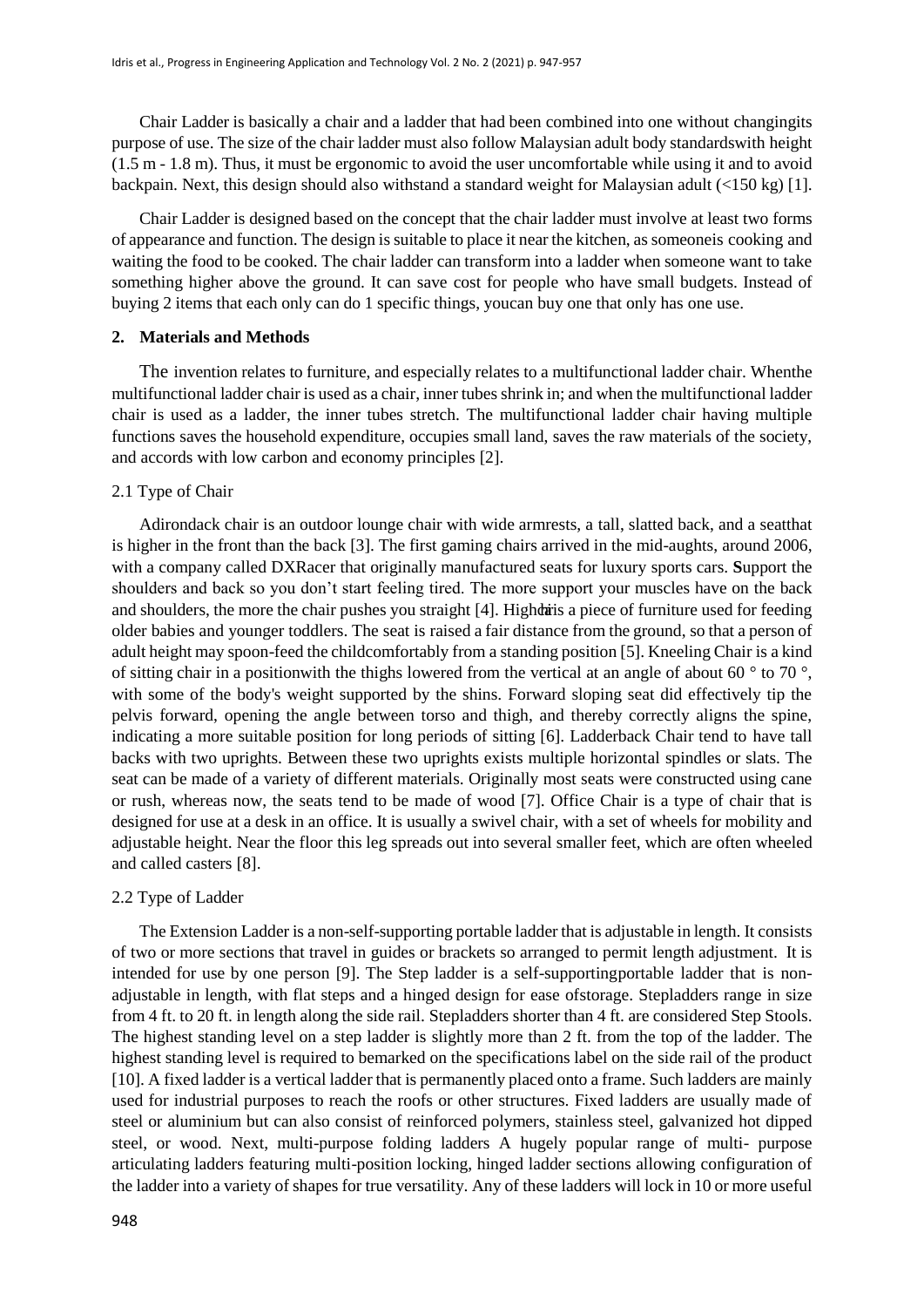positions and pack into a minimum room for storage. It's as safeas the step ladder. However, this type of ladder is heavy, and it makes it harder to bring it anywhere [11].

#### 2.3 Study of Hinge

A hinge is a mechanical bearing that connects two solid objects, usually allows the two bodiesto move rotationally to angles of 180 degrees and greater without breaking [12]. Two objects connected by an ideal hinge rotate relative to each other about a fixed rotational axis: all othertranslations or rotations are prevented, and thus a hinge has one degree of freedom. Hinges maybe made of flexible material or of moving components. In biology, many joints function as hinges like the elbow joint.

#### 2.4 Finite Element Analysis

The Finite element analysis (FEA) is a numerical method for solving problems of engineering and mathematical physics. It's very useful for problems with complicated geometries, loadings, and material properties where analytical solutions can be obtained. FEA is the method of using virtual simulation technology to test how a product design reacts to physical effects including bending, heat, vibration, fluid flow, and other impacts. With FEA simulation tools, you can evaluate designs early in the design cycle, determine what will cause premature failures, quickly explore design changes to reduce cost and weight, and determine the product's factor of safety.



**Figure 1: Finite Element Analysis**

# **3. Methodology**

The flow chart as shown in Figure 2 shows the overall process for the design and developmentof the chair ladder. The process starting by selecting the topic for the research study and proceed with the preliminary studies which are by reviewing the previous research papers andjournals, benchmarking the product in the market and make patent search that are connected tothe project. After the preliminary studies, the topic isselected and planned a Gantt chart to easefor the further process. After that, the design concept is made based on the material selection, calculation that are required and the simulation of the stress analysis.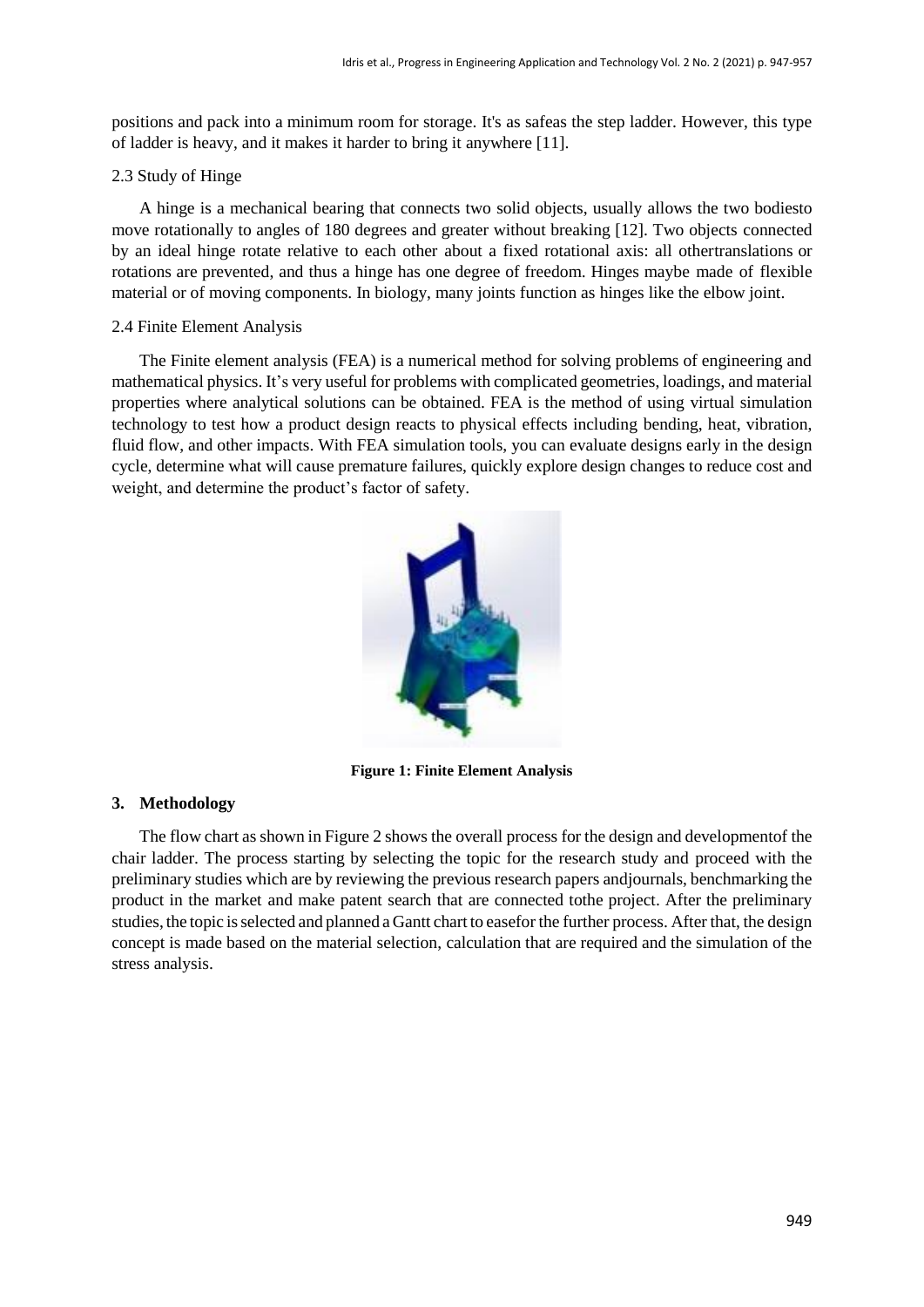

**Figure 2: General Flow Chart FYP 1**

#### 3.1 Product Sketching

Based on the Table 1, the Chair Ladder in the design A concept is having a hard time in fabricating it. This is because, it has a unique design at the leg of the chair. The curve leg designmakes it hard to fabricate than the other design that have straight leg. However, it is easier to lift as it has a less weight than the third design. Next, it also has a slight curve for the backrestas it can avoid the user from having a backpain while using it. Moreover, it is easy to transformthis Chair Ladder from a chair to a ladder.

The design B concept of the Chair Ladder is having a straight backrest, and this can cause the user having a trouble like backpain when using it. Next, it also only has a small area to sit on as it also can cause a backpain to the user. However, it is easier to lift as it has a less weight than the third design. Moreover, it also easy to transform this Chair Ladder from a chair to a ladder. Next, because of the simple design, it makes easier to fabricate the Chair Ladder with this design.

As for design C, it has the most advantages compare to other design concept which are the stepfor ladder is wider that can help in preventing injury while using it as a ladder. The wider the step, the more stable the user when using it. As can be seen, it has a simple design that makingit easier to fabricate it. Moreover, it is easy to transform this Chair Ladder from a chair to a ladder. Lastly, it also has a slight backwards for the backrest to avoid backpain. Though the design is simple, it still emphasizes the ergonomic in the design. However, the con for this design is it is a bit heavy to move around. Because of all the reasons above, the design C concept is selected.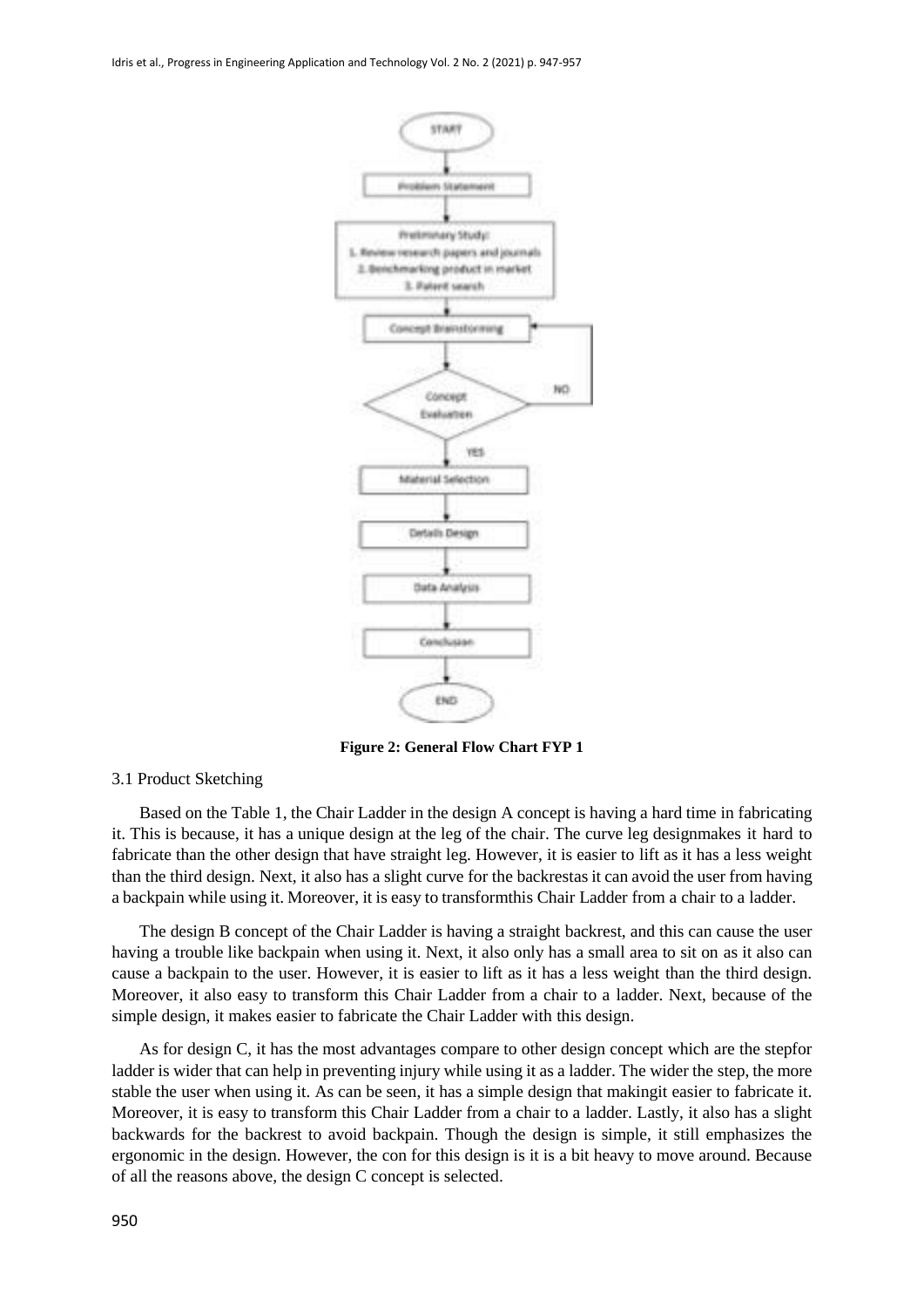#### **Table 1: Sketching of Chair Ladder**



# 3.2 Material Selection

Pine wood is medium-weight and relatively soft. Its strength and elasticity are good. As with other coniferous woods, the properties of the wood depend upon the density of the annual growth rings: The higher the proportion of summerwood, the heavier and harder the wood.

The heartwood has good natural durability except where it is in direct contact with earth or moisture. It has a high natural moisture content, which can lead to a blue staining of the woodthrough fungal infection. The colouring only affects the appearance, not the physical propertiesof the wood [13].

Wood is of course, a long-lasting and is the perfect choice for anyone looking for longevity from their furniture. Whether the option for hardwood or softwood there is an innate stability and reliability to a well-made wooden chair. This durability ensures that wooden furniture offers excellent value for money and should you ever want to sell a piece, solidly made. well-looked-after furniture can maintain its value over the years.

#### 3.3 Selection of Hinge

Figure 3 show a butt/mortise hinge. When used on a cabinet or a room frame, the mortised hinge gives the cleanest final look. Mortising the hinge into the facial frame or jamb and creating a more compact fit between the ladder of the chair. A butt hinge is constructed of twomatching leaves of metal connected by a central pin and barrel system. The better the suit, themore professional the job is done. The inset cut for the hinge also holds the hardware hostage,so that it does not fall under the tension of movement when the chair is turned into a ladder. There are other advantages of mortising the hinge, other than the presence of the final hardwareinstall. For example, the edges of the hinge leaf are kept firmly in the wood of the pieces, preventing the hinge plates from twisting out of alignment under the weight of the chair ladder.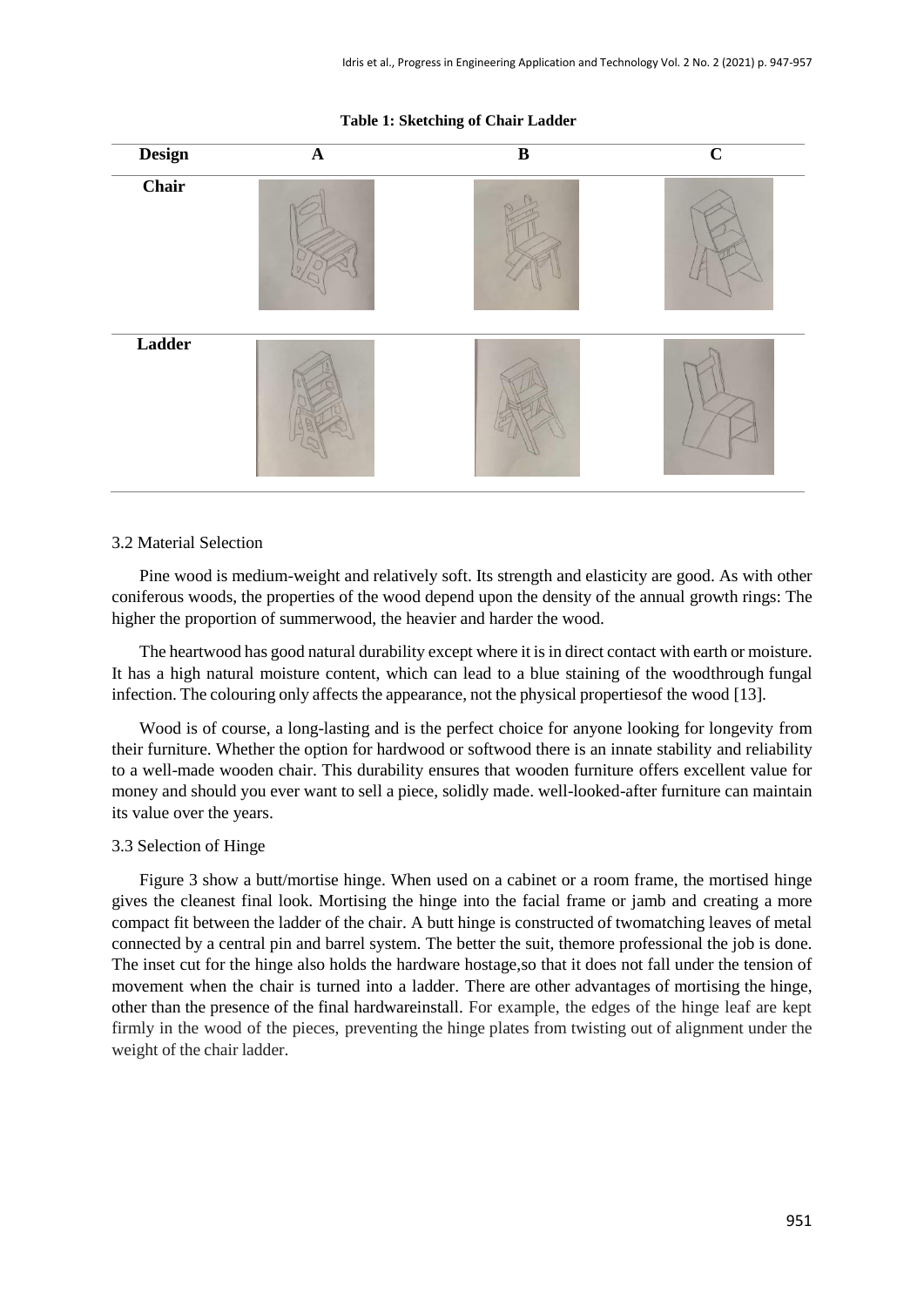

**Figure 3: Hinge**

# 3.4 Detail Design

The purpose of this project is to design a Chair Ladder that is a chair that can turn into a ladder.It requires human force to transform it from chair to ladder. However, the Chair Ladder is notsuitable used for long time. This means that it's not suitable for sitting for a long time on this chair. It is only suitable for use when you want to sit for a while. Next, it is also important thatthe product have a good durability. Figure 4 shows the detail drawing of the chosen design forproceed undergoing analysis simulation test



**Figure 4: Detail Drawing of Chair Ladder Design A**

# **4. Result and Analysis**

Solidworks software to make a theoretical analysis of the durability of the Chair Ladder product that have been designed. Among the tests test to be performed are linear static analysisand drop test studies analysis. Table 2 shows the properties of Chair Ladder made of pine wood.

#### **Table 2: Properties of Chair Ladder**

| Properties                               | Value                                         |
|------------------------------------------|-----------------------------------------------|
| <b>Yield Strength of Chair</b><br>Ladder | $2e+007$ N/m <sup><math>\gamma</math></sup> 2 |
| Force Applied (Newton)                   | 1500N                                         |
| Tensile Strength                         | $7.23826e+008$<br>$N/m^2$                     |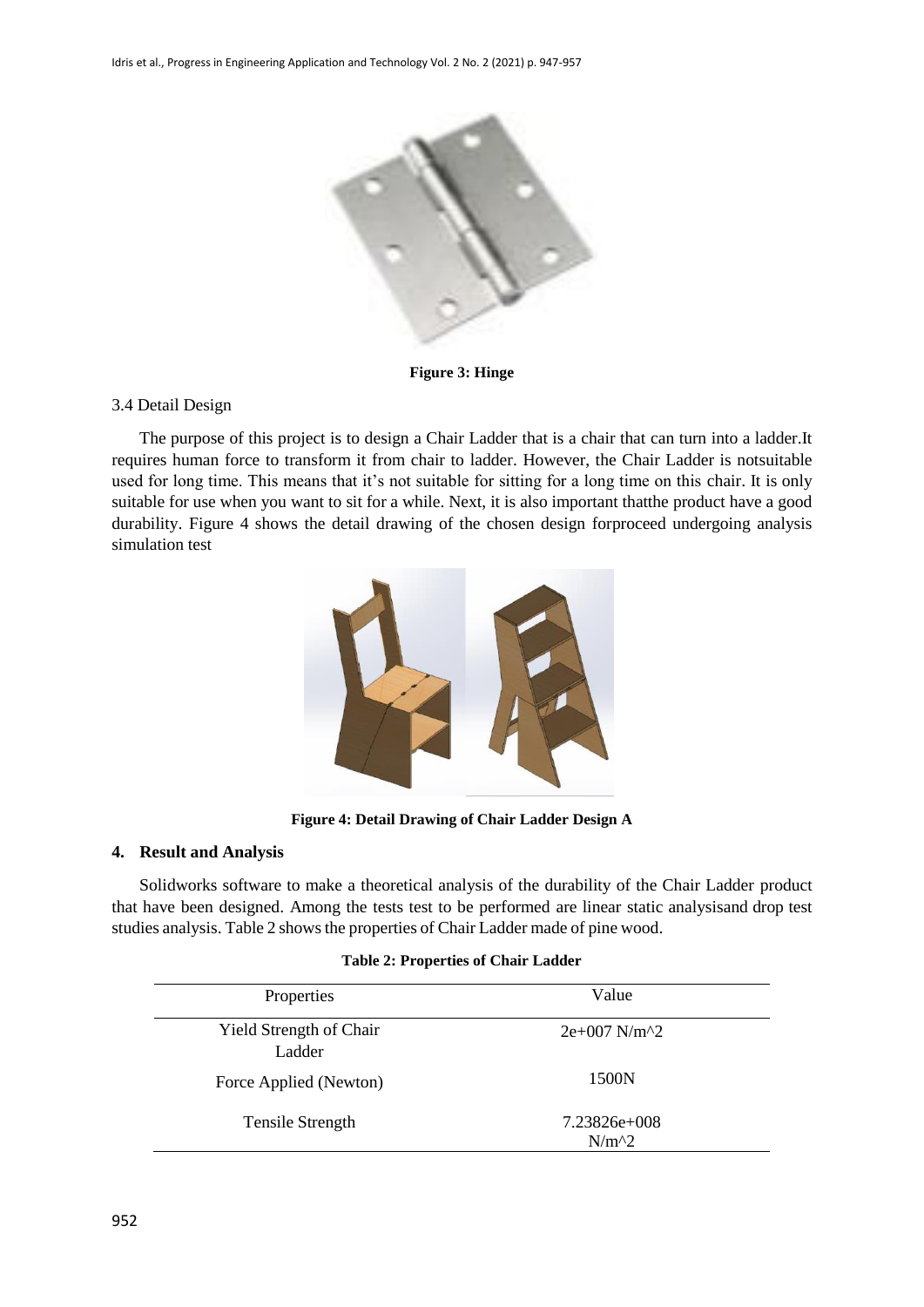

**Figure 5: Linear Static Analysis Stress and Strain Chair**

The stress analysis shown in Figure 5 is the value of maximum and minimum stress for Chair Ladder which acts on the seat. The maximum value for stress at the seat is 4.084e-001N/mm^2(MPa) and the minimum stress is 0.000e+000N/mm^2 (MPa) as shown in Table 3. Therefore,the Chair Ladder design value for maximum stress does not exceed their yield strength of material which is 2e+007 N/m^2.

The maximum value of the strain at the seat is 3.184e-004 and the minimum strain is 0.000e+000 as in Table 4. The maximum strain value occurs at the middle of the seat. Its showsthe elongation occurs when the seat is applying with the load. Since the value of strain not exceeding the value of tensile strength, the seat will not break or failure during the load.

| <b>Name</b>   |     | Type                     | Min             | <b>Max</b>    |
|---------------|-----|--------------------------|-----------------|---------------|
| <b>Stress</b> | and | <b>ESTRN:</b> Equivalent | 6.363e-007      | 1.454e-004    |
| Strain1       |     | Strain                   | Element: $1263$ | Element: 1194 |



**Figure 6: Linear Static Analysis Stress and Strain Ladder**

The strain analysis shown in Figure 6 is the value of maximum and minimum strain for Chair Ladder which acts on the step of the ladder. The maximum value of the strain at the seat is 1.454e-004 and the minimum strain is 6.363e-007 as in Table 4. The maximum strain value occurs at the side of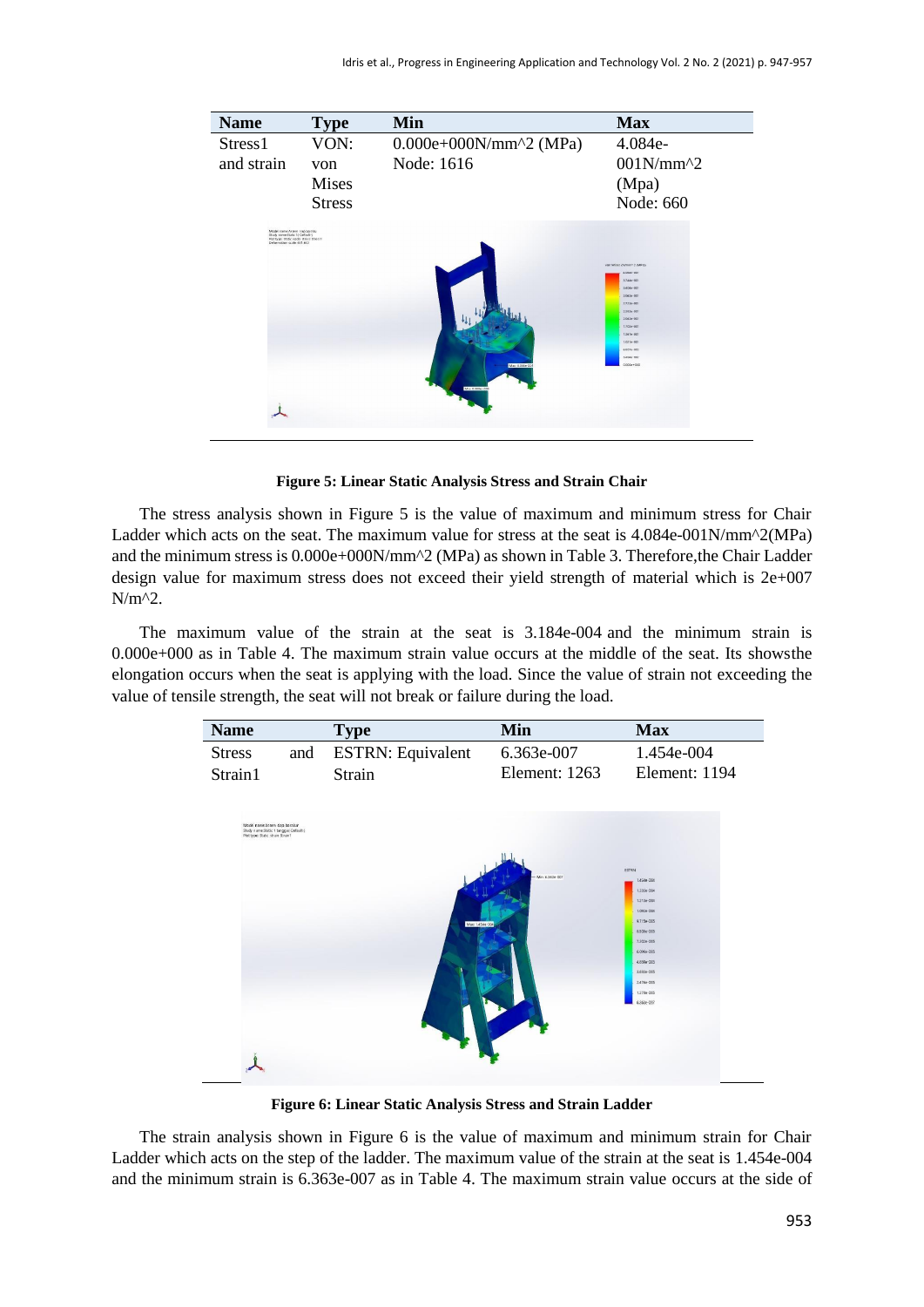every step. The maximum value for stress at the step is6.616e=003N/mm^2 (MPa) and the minimum stress is 1.492e-003N/mm^2 (MPa) as shown from Table 3. Therefore, the Chair Ladder design value for maximum stress does not exceed their yield strength of material which is 2e+007 N/m^2

| <b>Linear Static Analysis</b> | $N/m^2$      |  |
|-------------------------------|--------------|--|
| <b>Yield Strength</b>         | $2.00E + 07$ |  |
| Max Stress on Chair           | 408400       |  |
| Min Stress on Chair           | $0.00E + 00$ |  |
| Max Stress on step ladder     | 6616         |  |
| Min Stress on step ladder     | 1492         |  |

#### **Table 3: Stress on Chair and Ladder**

| Table 4: Strain on Chair and Ladder |  |  |  |  |  |
|-------------------------------------|--|--|--|--|--|
|-------------------------------------|--|--|--|--|--|

| <b>Linear Static Analysis</b> | $N/m^2$        |  |
|-------------------------------|----------------|--|
| <b>Tensile Strength</b>       | $7.23826e+008$ |  |
| Max Strain on Chair           | 2988000        |  |
| Min Strain on Chair           | 1.405e-7       |  |
| Max Strain on step ladder     | 1303000        |  |
| Min Strain on step ladder     | 1.323e-9       |  |

| <b>Name</b>                   | <b>Type</b>                                                                                                                  | Min                                           | <b>Max</b>                                                                                                                                                                                                            |
|-------------------------------|------------------------------------------------------------------------------------------------------------------------------|-----------------------------------------------|-----------------------------------------------------------------------------------------------------------------------------------------------------------------------------------------------------------------------|
| Stress1 and VON:von<br>strain | <b>Mises</b><br><b>Stress</b>                                                                                                | 1.405e-<br>$013N/mm^2$<br>2(MPa)<br>Node: 736 | 2.988e+000N/mm^2<br>(MPa)<br>Node: 114                                                                                                                                                                                |
| Plottype: Stress              | Model name hopey ties bender<br>Study numerDrop Text to Oatlach L<br>Rotstea 25 fine: W71 Microscorps<br>Deformation scale 1 | Mar 23904-000<br><b>Mill 1439-003</b>         | vox Mora (National 2 (MPa))<br>2,088a+100<br>$1776 + 000$<br>$2.406 + 020$<br>23414400<br><b>KRIO++100</b><br>1343e+000<br>14541-000<br>1,01549-000<br>9.855m OE1<br>7.47 Ge 001<br>4,550x 001<br>ZARG+001<br>405+013 |

#### **Figure 7: Studies Analysis Stress and Strain Chair**

| <b>Name</b> | Type          | Min         | Max             |
|-------------|---------------|-------------|-----------------|
| Stress1 and | VON: von      | $1.323e-$   | $1.303e+000N/m$ |
| Strain      | <b>Mises</b>  | $015N/mm^2$ | $m^2(MPa)$      |
|             | <b>Stress</b> | (MPa)       | Node: 300       |
|             |               | Node: 246   |                 |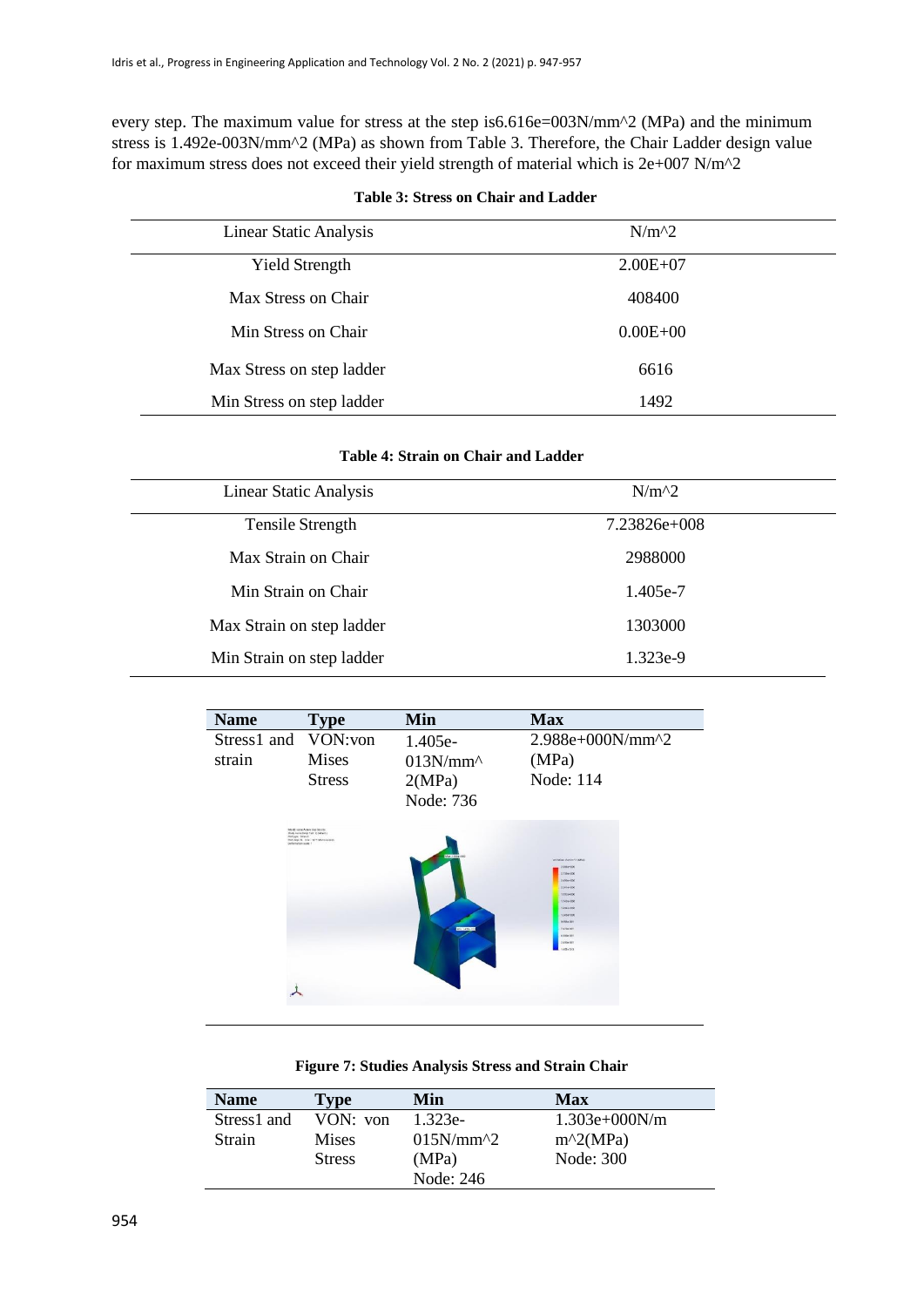

**Figure 8: Studies Analysis Stress and Strain Ladder**

The stress analysis shown in Figure 7 is the value of maximum and minimum stress for Chair Ladder which acts on the seat when dropped from height 1.5m. The maximum value for stressis at 2.988e+000N/mm^2 (MPa) and the minimum stress is 1.405e-013N/mm^2 (MPa).Therefore, the Chair Ladder design value for maximum stress does not exceed their yield strength of material which is  $2e+007$  N/m<sup> $\gamma$ </sup> as shown in Table 5.

This mean the seat of ChairLadder are not occurring break or failure when dropped from 1.5m height with gravity force 9.81 m/s $\textdegree$ 2. From Table 6, the maximum value of the strain at the seat is 1.065e-003 and the minimum strain is 1.159e-018. The maximum strain value occurs at the top of chair. Its showsthe elongation occurs when the chair is dropped from a height of 1.5m with gravity force 9.81  $m/s^2$ . Since the value of strain not exceeding the value of tensile strength, the seat will not break or failure during the load implemented.

| Drop Test Analysis        | $N/m^2$  |  |
|---------------------------|----------|--|
| <b>Yield Strength</b>     | $2e+007$ |  |
| Max Stress on Chair       | 2988000  |  |
| Min Stress on Chair       | 1.405e-7 |  |
| Max Stress on step ladder | 1303000  |  |
| Min Stress on step ladder | 1.323e-9 |  |

#### **Table 5: Stress on Chair and Ladder**

#### **Table 6: Strain on Chair and Ladder**

| <b>Drop Test Analysis</b> | $N/m^2$        |  |
|---------------------------|----------------|--|
| <b>Tensile Strength</b>   | $7.23826e+008$ |  |
| Max Strain on Chair       | 1.065e-003     |  |
| Min Strain on Chair       | 1.159e-018     |  |
| Max Strain on step ladder | $4.910e-004$   |  |
| Min Strain on step ladder | 4.049e-019     |  |
|                           |                |  |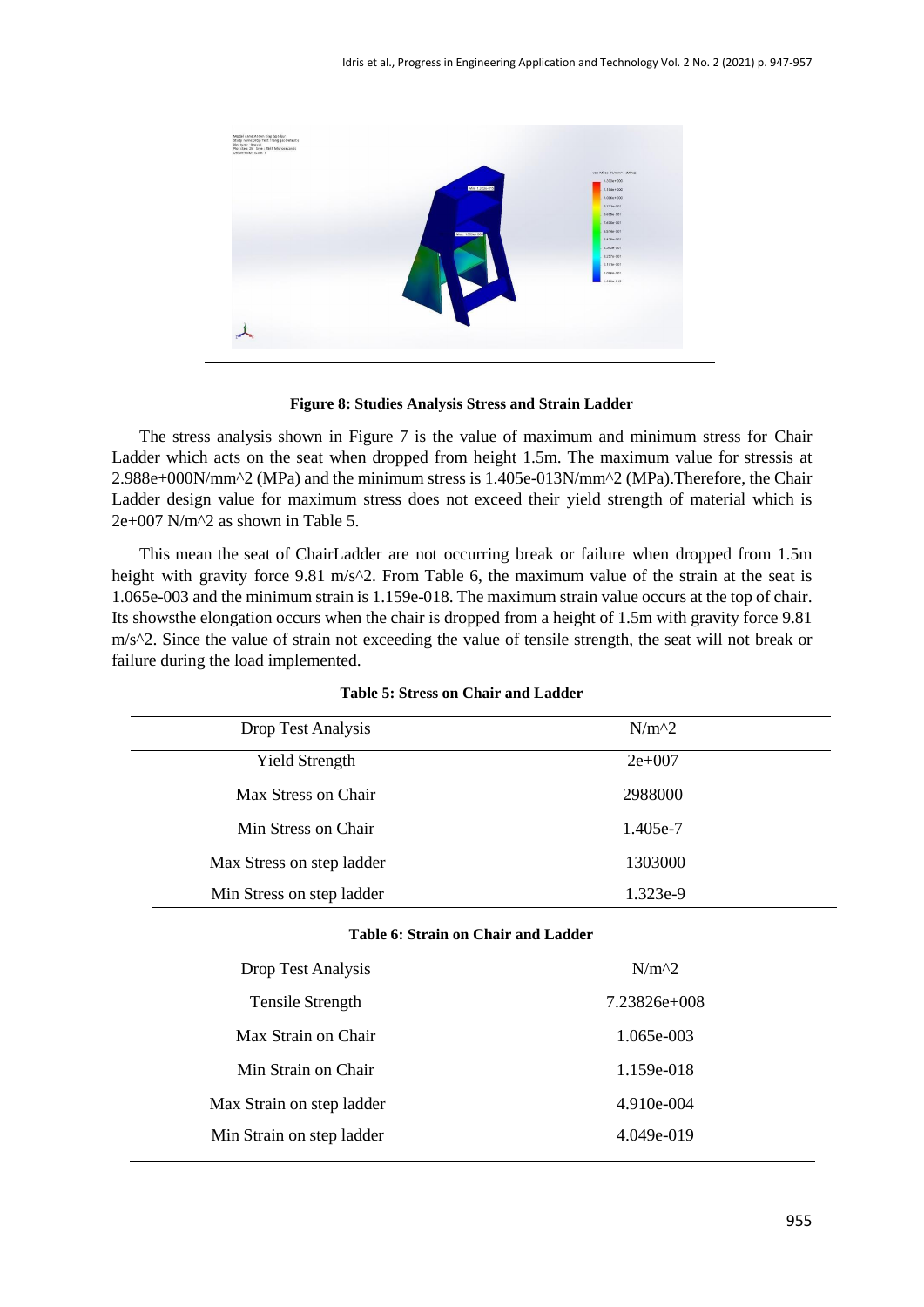# **5. Conclusion**

In conclusion, the overall objectives for this project were achieved successfully where a chair and a ladder are combined in one design. The reason of this is because, it can help in solving many problems such as limited space, energy waste and limited money. Besides, before detaildrawing in Solidwork, sketch drawing is done. This is to have some idea and measuring of theChair Ladder.

Moreover, linear static analysis and drop test analysis is run to the selected design. This is to determine the maximum stress and strain on the Chair Ladder. This is because, beforefabricating some design we need to know the performance of the object that needed to be fabricated. It is to avoid something wrong happen for example fabricating an object without knowing the performance may lead to waste of energy or waste of money as maybe the objectcannot become as desired. Hence, running a simulation test on the design in Solidwork softwaremay avoid unwanted events from happening.

Lastly, after the design is done at Solidwork, it can undergo the simulation analysis test. As what I have learned during my visit to Teaching factory UTHM, all the tests done at the factory is related to sustainability and performance of their product. Therefore, the simulationanalysis test been done in Solidwork is related to sustainability and performance of the chosendesign. As can be seen in chapter 4, the result shown that the chosen design of Chair Ladder issuccessful and safe to use as it can withstand a weight of 1500N (152.92 kg).

# **Acknowledgement**

The authors would like to thank the Faculty of Engineering Technology, Universiti Tun Hussein Onn Malaysia for its support.

# **References**

- [1] M. N. Ismail, S. S. Chee, H. Nawawi, K. Yusoff, T. O. Lim, and W. P. T. James, "Obesity in Malaysia," *Obesity Reviews*, vol. 3, no. 3, pp. 203–208, Aug. 2002, doi: 10.1046/j.1467-789x.2002.00074.x.
- [2] "CN104287509A Multifunctional ladder chair Google Patents," *Google.com*, Jul. 15, 2013. https://patents.google.com/patent/CN104287509A/en (accessed Jan. 21, 2021).
- [3] "Merriam-Webster Dictionary," *Merriam-webster.com*, 2021. https://www.merriam-webster.com/dictionary/Adirondack%20chair (accessed Jan. 21, 2021).
- [4] L. Schwartzberg, "Ask the Strategist: What's the Deal With Gaming Chairs?," *The Strategist*, Jul. 21, 2017. https://nymag.com/strategist/article/ask-the-strategistwhats-the-deal-with-gaming-chairs.html (accessed Jan. 21, 2021).
- [5] Wikipedia Contributors, "High chair," *Wikipedia*, Jun. 26, 2020. https://en.wikipedia.org/wiki/High\_chair (accessed Jan. 21, 2021).
- [6] "Balanced sitting posture on forward sloping seat," *Acmandal.com*, 2021. <http://www.acmandal.com/> (accessed Jan. 21, 2021).
- [7] "Tools: Working Wood in Eighteenth-century America," *Google Books*, 2013. <https://books.google.com.my/books?id=17C60695ADUC&q=22Ladderback+chair> 22&pg=PA1&redir\_esc=y#v=snippet&q=22Ladderback20chair22&f=false (accessed Jan. 21, 2021).
- [8] https:[//www.facebook.com/heathertalmurphy, "](http://www.facebook.com/heathertalmurphy)Why We Still Haven't Found the

956